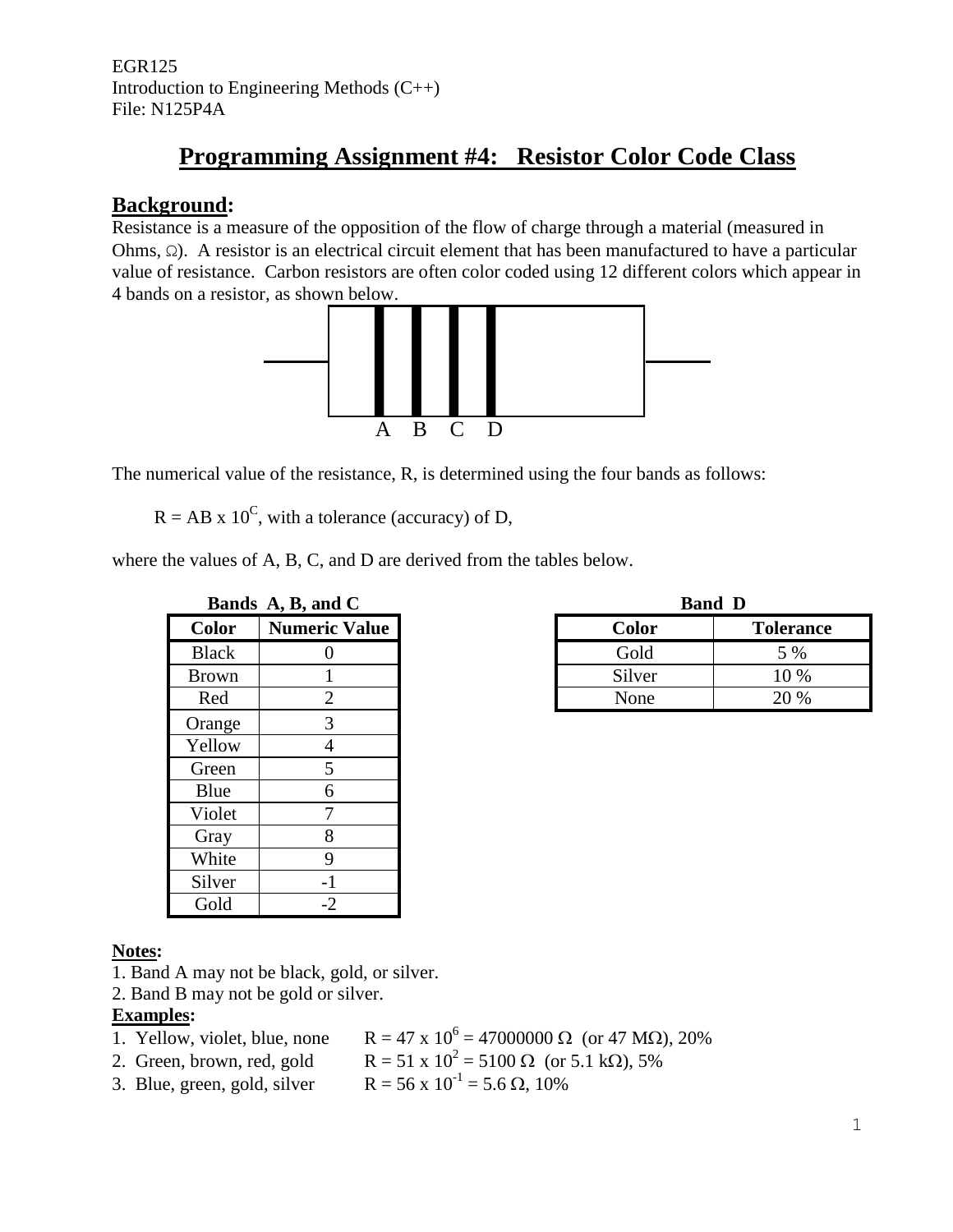The tolerance gives the maximum deviation from the nominal value for a good component. If the tolerance is 5%, the maximum possible value is 5% above the nominal value and the minimum possible value is 5% below the nominal value.

**Example:** If R = 1500  $\Omega$ , 5% tolerance, then R<sub>min</sub> = 0.95R = 1425  $\Omega$  and R<sub>max</sub> = 1.05R = 1575  $\Omega$ 

## **Program Description:**

Write a  $C_{++}$  program that begins by giving the user two options:

- 1) The user can enter the 4 resistor color codes and the program will display the values of resistance, tolerance, max resistance, and min resistance.
- 2) The user can enter a desired resistor value and tolerance and the program will determine the closest standard resistance value and the corresponding 4 color codes.

The program must also satisfy a number of specific requirements as listed below.

## **Program Requirements:**

- 1) Write and use **class Resistance** as described below:
	- Data members: Include data members for
		- o Resistance
		- o Tolerance
		- o 4 color bands (strings)
	- Member functions: Include member functions for
		- o Converting color bands (strings) to resistance and tolerance
		- o Converting resistance and tolerance to color bands (strings)
		- o Determining Rmax and Rmin given resistance and tolerance
		- o Determining the nearest standard resistance value given the desired resistance and tolerance (see the background information provided below). This should be done efficiently. Round UP if the desired resistance value is exactly halfway between two standard values.
	- Additional member function requirements:
		- o Each member function should perform error checking to make sure that the inputs are valid. The function should have a return type of int and return 1 if no error occurred and 0 otherwise. It is not required, but you could also use return 2, return 3, etc., to indicate specific errors (such as which color band was incorrect, etc).
		- o Do not use global variables. All function inputs should be passed as arguments and all function outputs should be passed through reference parameters (other than the return type used as described above).
		- o Do not print/display results inside the functions. All input prompts and all results should be printed from the main function.
	- File structure: Use separate header and implementation files for class Resistance.
- 2) The program should also include a non-member function that will take a string variable containing only letters in any case and convert all of the letters to lower case (already done in the class notes!. Use this function to convert input colors to lowercase. Input to the function: 1 string variable consisting of letters in any case Output from the function: 1 string variable consisting of all lower case letters
- 3) Other non-member functions can be used, but are not required.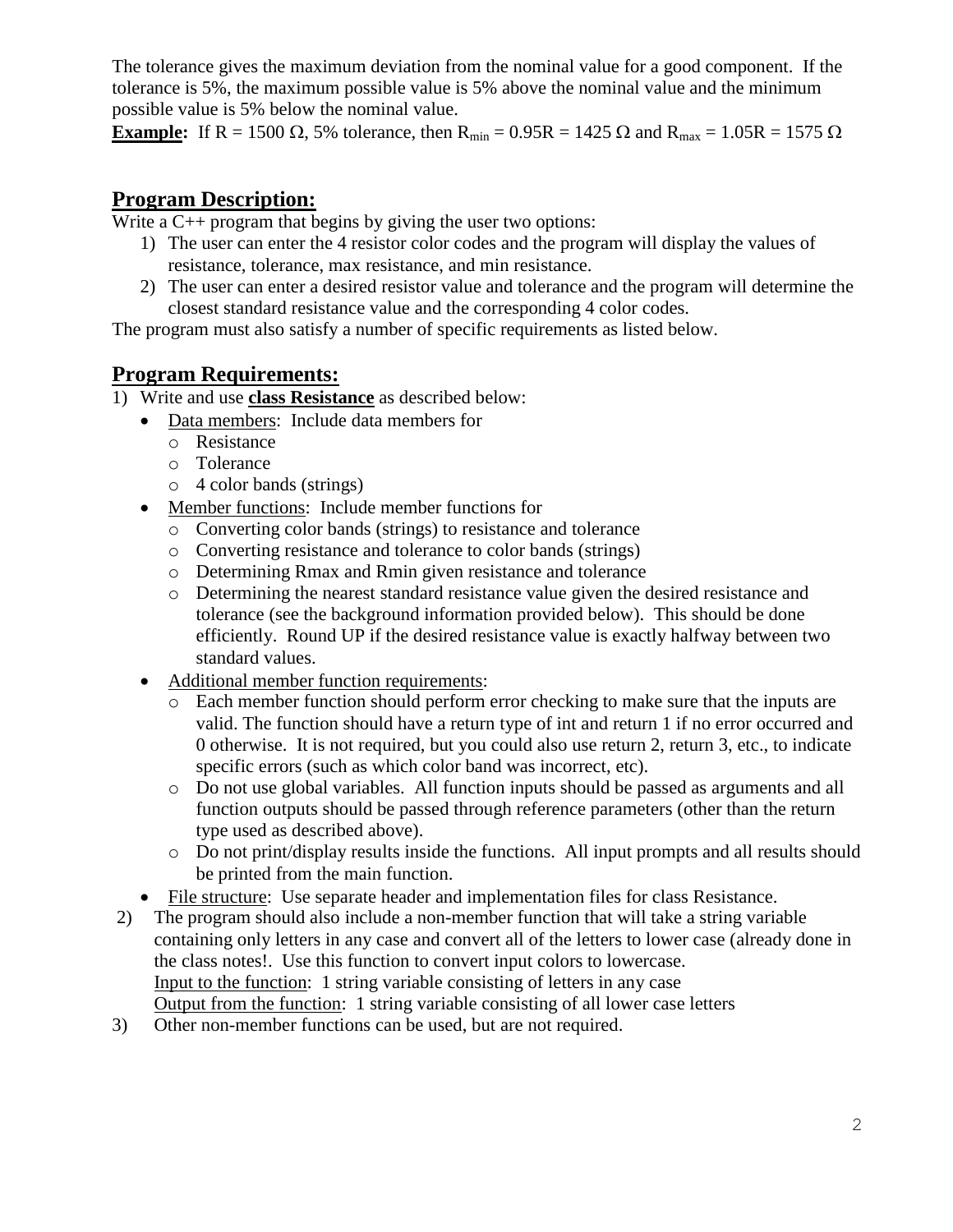- 4) Give the user options to re-run the program and to re-enter values if any invalid inputs are used. Valid/invalid inputs are described below: Option 1:
	- Input colors should be accepted using any combination of upper and lower case letters.
	- Allow input color bands corresponding to resistance values from 0.1 ohms to  $100,000,000$  ohms  $(100 \text{ M}\Omega)$ .

Option 2:

- Allow input resistance values from 0.1 ohms to  $100,000,000$  ohms (100 M $\Omega$ ).
- Only allow tolerances of 5%, 10%, or 20%

## **Sample Program Outputs**

#### **Example 1 (assuming that the user already selected Option 1):**

Please enter a color for band A: Orange Please enter a color for band B: ORANGE Please enter a color for band C: red Please enter a color for band D: silver Results:  $R = 3300$  ohms Tolerance  $= 10\%$  $Rmax = 3630 ohms$  $Rmin = 2970 ohms$ 

#### **Example 2 (assuming that the user already selected Option 1):**

Please enter a color for band A: black Please enter a color for band B: brown Please enter a color for band C: yellow Please enter a color for band D: none Results: Invalid color band entered

### **Example 3 (assuming that the user already selected Option 2):**

Please enter the desired resistance value in ohms: 280000 Please enter the desired tolerance as a percentage (5, 10, or 20): 5 Results: Closest standard value  $= 270000$  ohms Color band A: red Color band B: violet Color band C: yellow Color band C: gold

#### **Example 4 (assuming that the user already selected Option 2):**

Please enter the desired resistance value in ohms: 200000000 Please enter the desired tolerance as a percentage (5, 10, or 20): 5 Results: Invalid input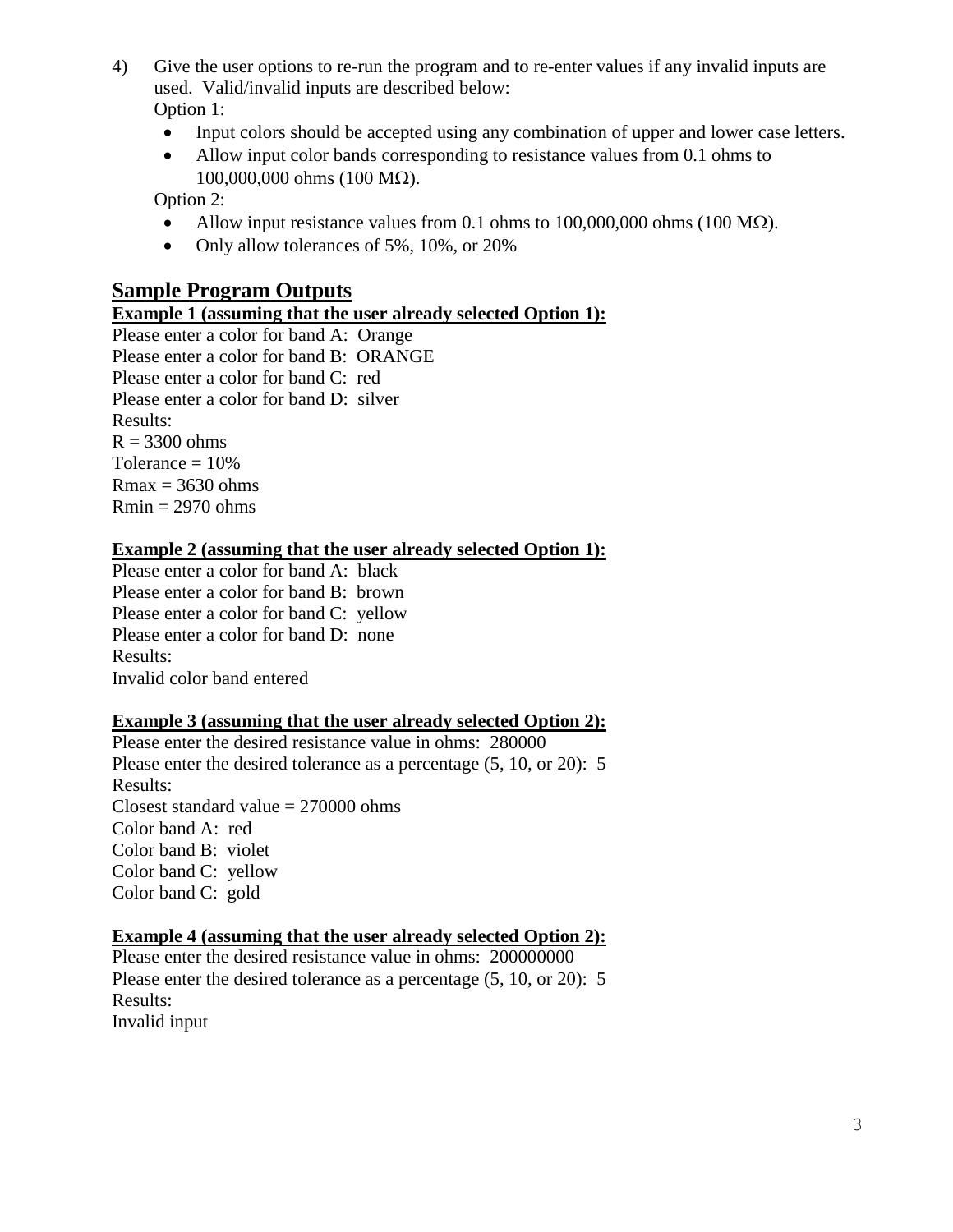## **Background – Standard Resistor Values**

Resistors are not commonly available in all values, but are typically available only in *standard values*. For example, supposed you need a 1.25 k $\Omega$  resistor with a 10% tolerance. If you check with electronic parts suppliers, such as Jameco Electronics or DigiKey, you will find that 10% tolerance resistors are available only in 1.0 k $\Omega$ , 1.2 k $\Omega$ , 1.5 k $\Omega$ , 1.8 k $\Omega$ , 2.2 k $\Omega$ , …, so you would probably pick the closest value:  $1.2 \text{ k}\Omega$ .

Standard values are set by the Electronics Industry Association (EIA) and are designed to represent overlapping ranges. For example, note how the ranges overlap for standard 10% resistor values:

- 1.0 k $\Omega$ : represents the range 0.9 1.1 k $\Omega$  (10% low to 10% high)
- 1.2 k $\Omega$ : represents the range 1.08 132 k $\Omega$
- 1.5 k $\Omega$ : represents the range 1.35 1.65 k $\Omega$
- 1.8 k $\Omega$ : represents the range 1.62 1.98 k $\Omega$
- 2.2 k $\Omega$ : represents the range  $1.98 2.42$  k $\Omega$

Standard resistors are generally available with the following values (multiplied by  $10^N$ ) from 0.1  $\Omega$ to  $100$  M $\Omega$ :

### **5% tolerance standard resistor values:**

| TÛ              |    | $\overline{1}$ | ⊥ J | <b>*</b><br>$\sim$  | 10<br>$\sim$                  | ⊥∪ | 20<br>__ | $\sim$<br>∠∠ | $\Delta$       | $\sim$<br>$\overline{\phantom{0}}$ | 30       |
|-----------------|----|----------------|-----|---------------------|-------------------------------|----|----------|--------------|----------------|------------------------------------|----------|
| $\Omega$<br>ر ر | 36 | 39             | 43  | $\overline{A}$<br>4 | $\overline{\phantom{a}}$<br>ັ |    | ∪∠       | 68           | $\overline{ }$ | $\mathbf{O}^{\prime}$<br>o∠        | $\Omega$ |

### **10% tolerance standard resistor values:**

|  | 1 V |  | . . | ⊥∪ | $\sim$<br>-- | $\sim$<br>∼ | ັ | . . |  | ັ | oð | $\Omega$<br>$\sigma$ |
|--|-----|--|-----|----|--------------|-------------|---|-----|--|---|----|----------------------|
|--|-----|--|-----|----|--------------|-------------|---|-----|--|---|----|----------------------|

### **20% tolerance standard resistor values:**

|--|--|--|--|--|--|--|--|

## **Extra Credit Suggestions:** (for a maximum of 10 additional points)

1. Return different error codes from member functions to indicate the type of error and then display an accurate error message. For example, in the member function to convert color bands (strings) to resistance and tolerance, you could use the following:

**return 0** – no errors

**return 1** – error in color band A

**return 2** – error in color band B

etc.

Use a similar approach with other member functions.

2. Use prefixes for any input or output value of resistance (for R,  $R_{min}$ , and  $R_{max}$ ) as follows:

a) < 999  $\Omega$  print values in ohms

b) 1000 - 999000  $\Omega$  print values in kohms (1 k $\Omega$  - 999 k $\Omega$ )

c)  $\geq$  1000000  $\Omega$  print values in megaohms

- 3. Similar to 2 above, except make the prefix a data member of class Resistance.
- 4. Use a string array to hold the four colors rather than using 4 separate strings.
- 5. Use input and output data files with the required valid test cases shown on the next page.
- 6. Use your imagination!